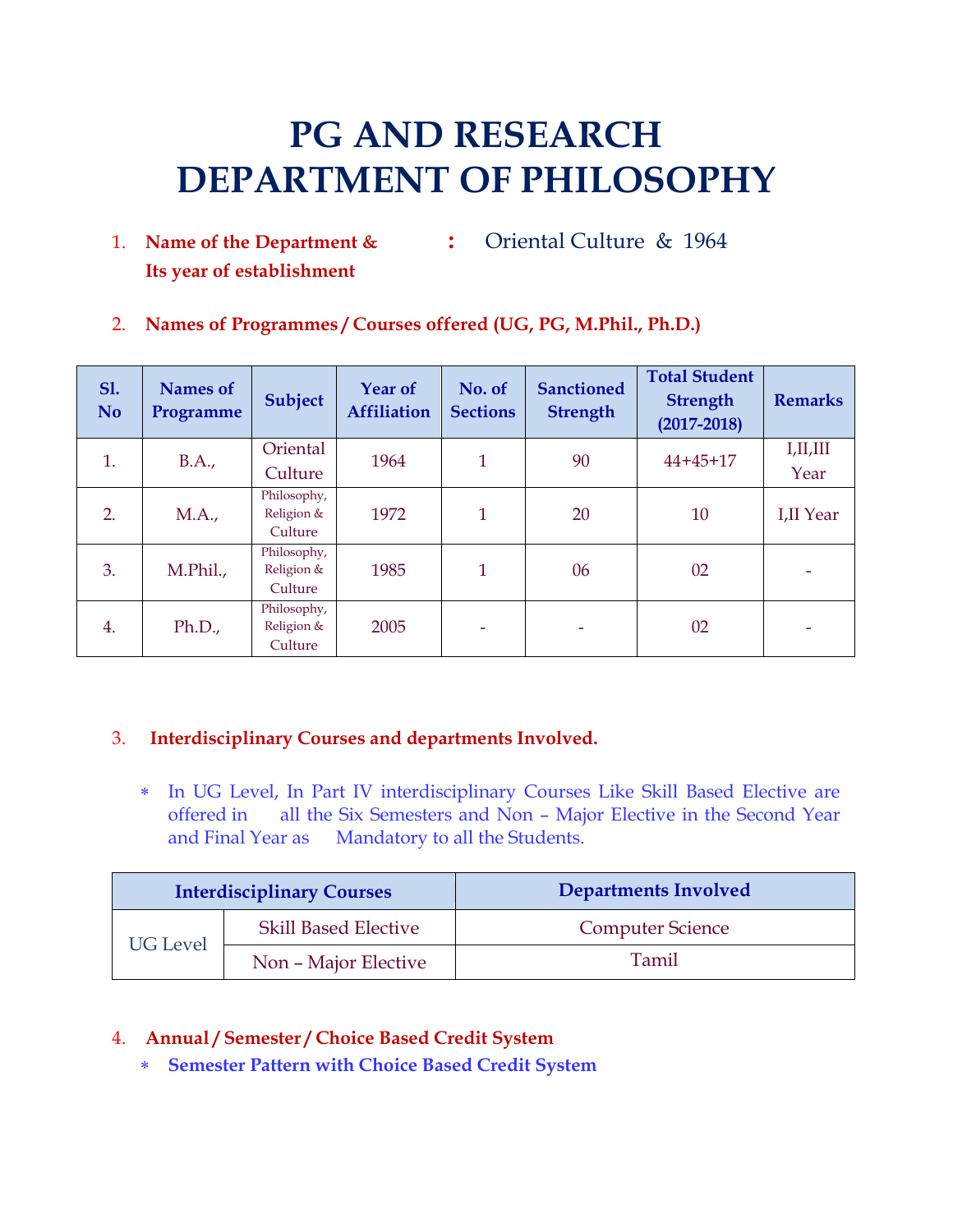5. **Participation of the department in the Courses offered by other departments. Nil.,**

6. **Number of Teaching Posts Sanctioned and filled (Professors / Associate Professors / Assistant Professors)**

| <b>Post</b>                | <b>Sanctioned</b> | <b>Filled</b> |
|----------------------------|-------------------|---------------|
| Professor                  |                   |               |
| <b>Associate Professor</b> |                   |               |
| <b>Assistant Professor</b> |                   |               |

# 7. **Faculty Profile with name, Qualification, designation, Specialization (M.Phil., Ph.D.,)**

| S. No                   | <b>Name</b>                         | Qualification                                                                           | Designation                          | Specialization                   | No. of<br><b>Years of</b><br><b>Experie</b><br>nce | No. of<br>Ph.D.<br><b>Students</b><br><b>Guide for</b><br>the last 4<br><b>Years</b> |
|-------------------------|-------------------------------------|-----------------------------------------------------------------------------------------|--------------------------------------|----------------------------------|----------------------------------------------------|--------------------------------------------------------------------------------------|
| $\mathbf{1}$            | Prof. G. Subramanian                | M.A., M.Phil.,                                                                          | <b>Associate</b><br><b>Professor</b> | Temple<br>Architecture           | 26                                                 |                                                                                      |
| $\overline{2}$          | Prof. P.S. Rajendran                | M.A., M.Phil.,<br>Ph.D., M.Ed.,<br>P.G.D.T.M                                            | <b>Associate</b><br>Professor        | Philosophy of<br>Religion        | 24                                                 | 01                                                                                   |
| 3                       | Dr. R. Indira                       | M.A., M.Phil.,<br>Ph.D., P.G.D.T.M                                                      | <b>Assistant</b><br><b>Professor</b> | <b>Saiva</b><br>Siddhanta        | 13                                                 |                                                                                      |
| $\overline{\mathbf{4}}$ | Dr. R.D. Senthamizh<br><b>Selvi</b> | M.A., M.Phil.,<br>Ph.D.,                                                                | <b>Assistant</b><br>Professor        | <b>Saiva</b><br><b>Siddhants</b> | 08                                                 |                                                                                      |
| 5                       | Dr. R. Vijaya Kumar                 | M.A.,M.Phil.,<br>Ph.D., P.G. Dip in<br>Yoga                                             | <b>Asst. Professor</b>               | Yoga                             | 12                                                 |                                                                                      |
| 6                       | Dr. M. R. Rajalakshmi               | M.A., M.A., (Eng),<br>M.A., (Anthro),<br>M.Sc., (psy),<br>M.Phil., Ph.D.,<br><b>DCA</b> | <b>Asst. Professor</b>               | <b>Saiva</b><br>Siddhanta        | 11                                                 | 04                                                                                   |
| 7                       | Dr. G. Lenin                        | M.A., M.A (Yoga),                                                                       | <b>Asst. Professor</b>               | Yoga                             | 12                                                 | ۰                                                                                    |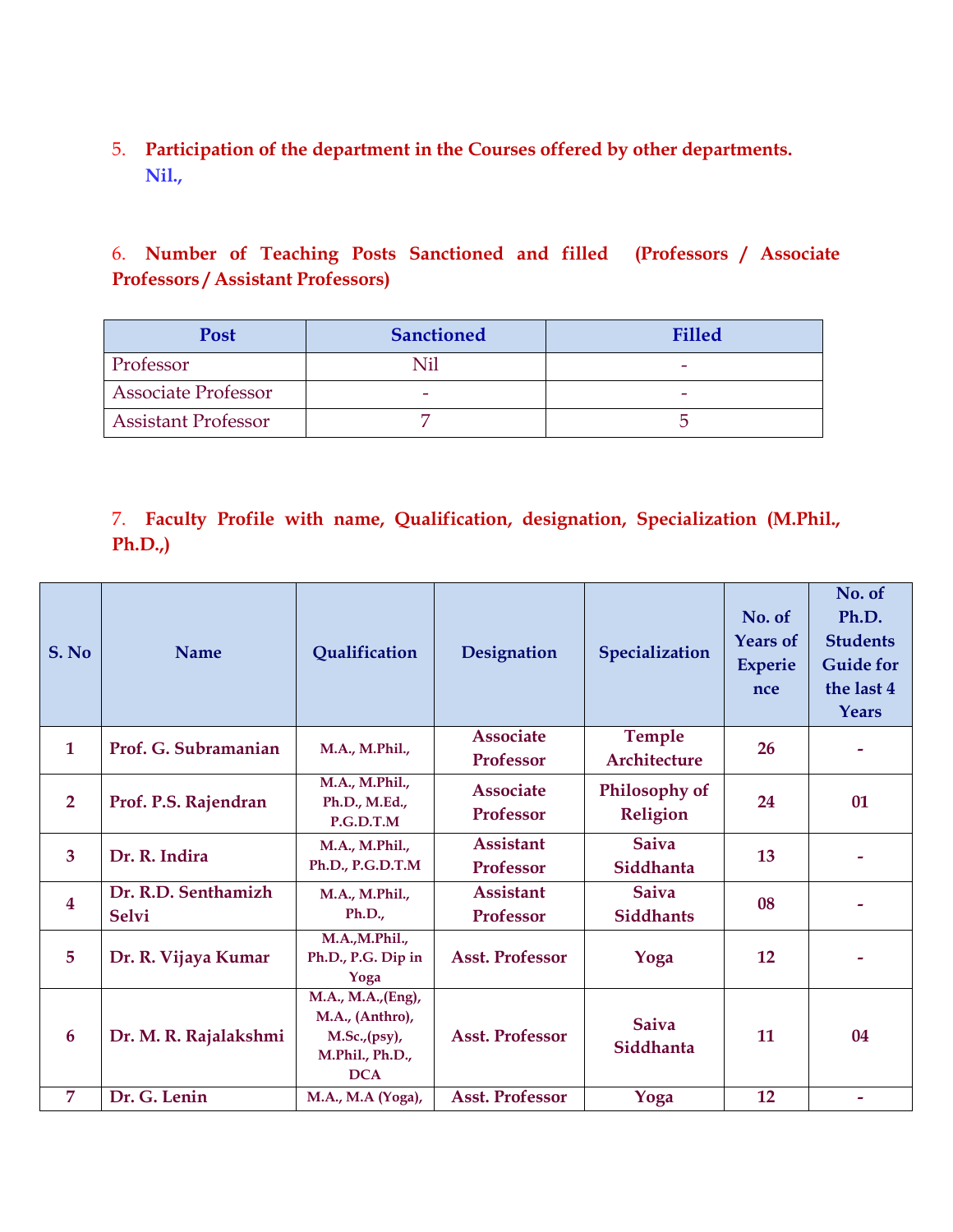|                    | M.Phil., Ph.D., |                                           |       |    |   |
|--------------------|-----------------|-------------------------------------------|-------|----|---|
| Mrs. A. Jayachitra | M.A., M.Phil.,  | <b>Asst. Professor</b><br>(Guest Faculty) | Logic | 09 | - |

# 8. **Percentage of Classes taken by temporary faculty - Programme - wise information.**

| <b>Sl. No.</b> | <b>Programmes</b> | <b>Session</b>                           |
|----------------|-------------------|------------------------------------------|
|                | U. G. Regular     | I year, II year<br>III year Classes 100% |

# 9. **Programme – wise Student Teacher Ratio.**

| <b>Sl. No.</b> | <b>Name of the Programme</b> | <b>Student Teacher ratio</b> |
|----------------|------------------------------|------------------------------|
| 01             | U.G & P.G                    | 30:7                         |

# 10. **Number of academic support staff (technical) and administrative staff sanctioned and filled.**

| <b>Sl. No.</b> | <b>Staff</b>                   | <b>Sanctioned</b> | <b>Filled</b> |
|----------------|--------------------------------|-------------------|---------------|
|                | <b>Technical Lab assistant</b> | Nil               | Nil           |
|                | Administrative - Store Keeper  | Nil               | Nil           |

11. **Number of Faculty with ongoing Projects from (a) National (b) International Funding agencies and (c) Total Grants received. Mention names of Funding Agencies and grants received Project - wise**

| <b>Sl. No.</b> | Name of     | Project       | Name of the | Grant  | Amount            |
|----------------|-------------|---------------|-------------|--------|-------------------|
|                | the faculty | <b>Tittle</b> | Project     | Agency | <b>Sanctioned</b> |
|                | Nil         | Nil           | Nil         | Nil    | Nil               |

12. **Departmental Projects Funded by ICPR (Indian Council of Philosophical Research, New Delhi), ETC., - Total grants received:**

**1. Rs. 10, 000 fund for conducting Periodical Lecture received from ICPR by**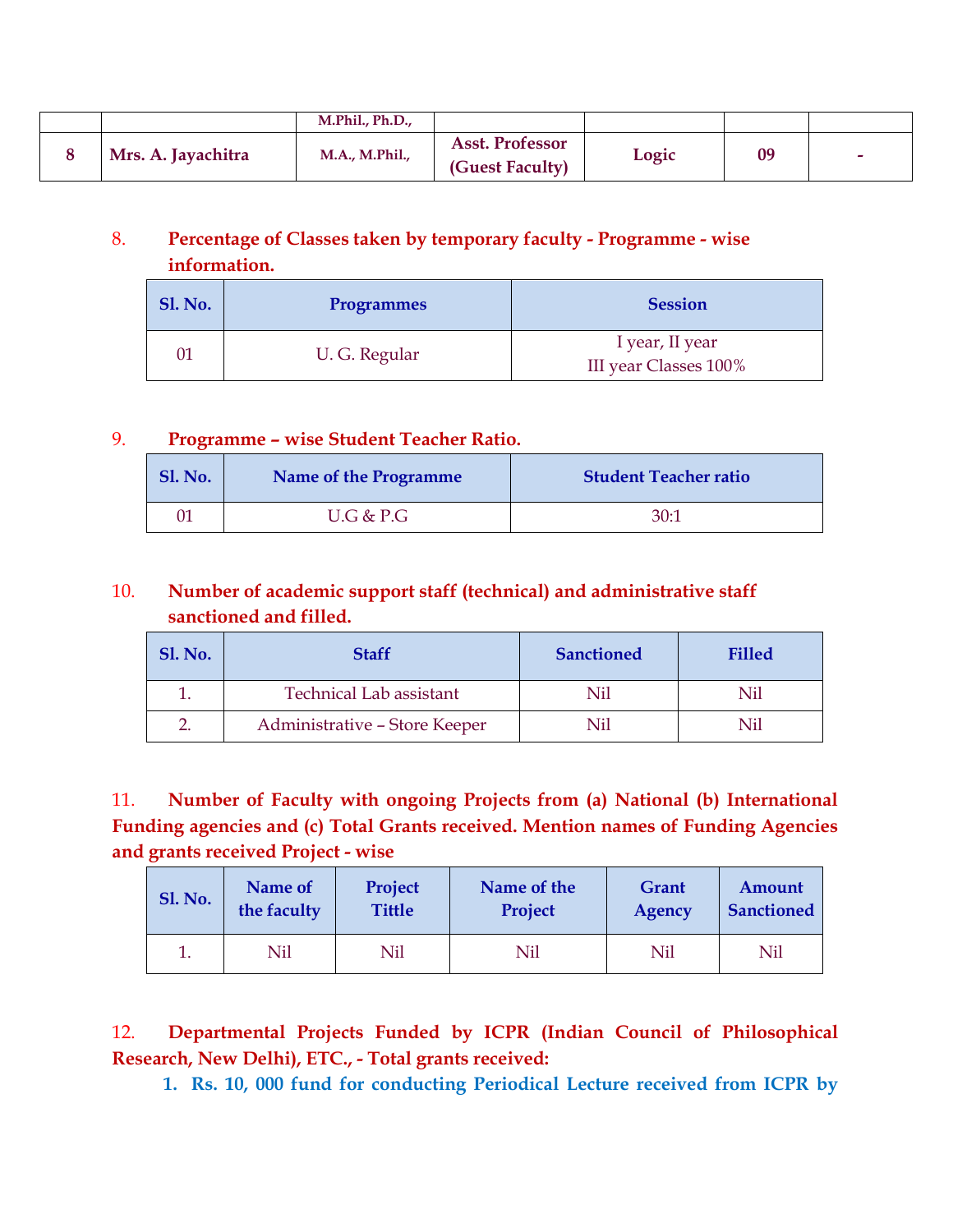**Dr. R. Indira in the year of 2017.**

**2. Rs. 20,000 fund for conducting World Philosophy Day received from ICPR by Dr. R. Indira in the year of 2018.**

### 13. **Research facility / Centre with state recognition**

- **Four Staff Members Pursuing research by guiding Ph.D., Scholars as the Department has got the recognition of Bharathidasan University, Tiruchirappalli, as an affiliated "Research Centre".**
- **Two Research Supervisors among All the research Supervisors of the department are members of Department Research Committee and Members of Doctoral Committees of other affiliated research centers of the University.**
- **Library of the department have been using for research by the Scholars and staff members.**

### **National and International recognition**

- **Staff Members of the department are entrusted with academic responsibilities like reviewer / referee in many reputed national and international journals.**
- **Research Supervisors of the department are in the Panel of Indian Evaluators of M.Phil., and Ph.D., Thesis of Various Universities.**
- **Staff and Scholars of the department have presented research articles in many Arts forum of National and International status and published research articles in well reputed Journals.**
- **5 Ph.D., Thesis was awarded 2008 – 2014 From the department.**

### 14. **Publications**

 **Number of Papers Published in Peer reviewed journals (national / International)**

| S. No        | Name of the Staff    | Number of<br>Paper<br><b>Published in</b><br>reputed<br>journals | Number of<br><b>Books</b><br>Published | Number of<br>Paper in<br>Seminar | <b>Invited</b><br><b>Lectures</b> |
|--------------|----------------------|------------------------------------------------------------------|----------------------------------------|----------------------------------|-----------------------------------|
|              | Prof. G. Subramanian |                                                                  |                                        | 10                               |                                   |
| $\mathbf{2}$ | Prof. P.S. Rajendran | -                                                                |                                        | 25                               | 05                                |
| 3            | Dr. R. Indira        |                                                                  | 3                                      | 15                               | റ                                 |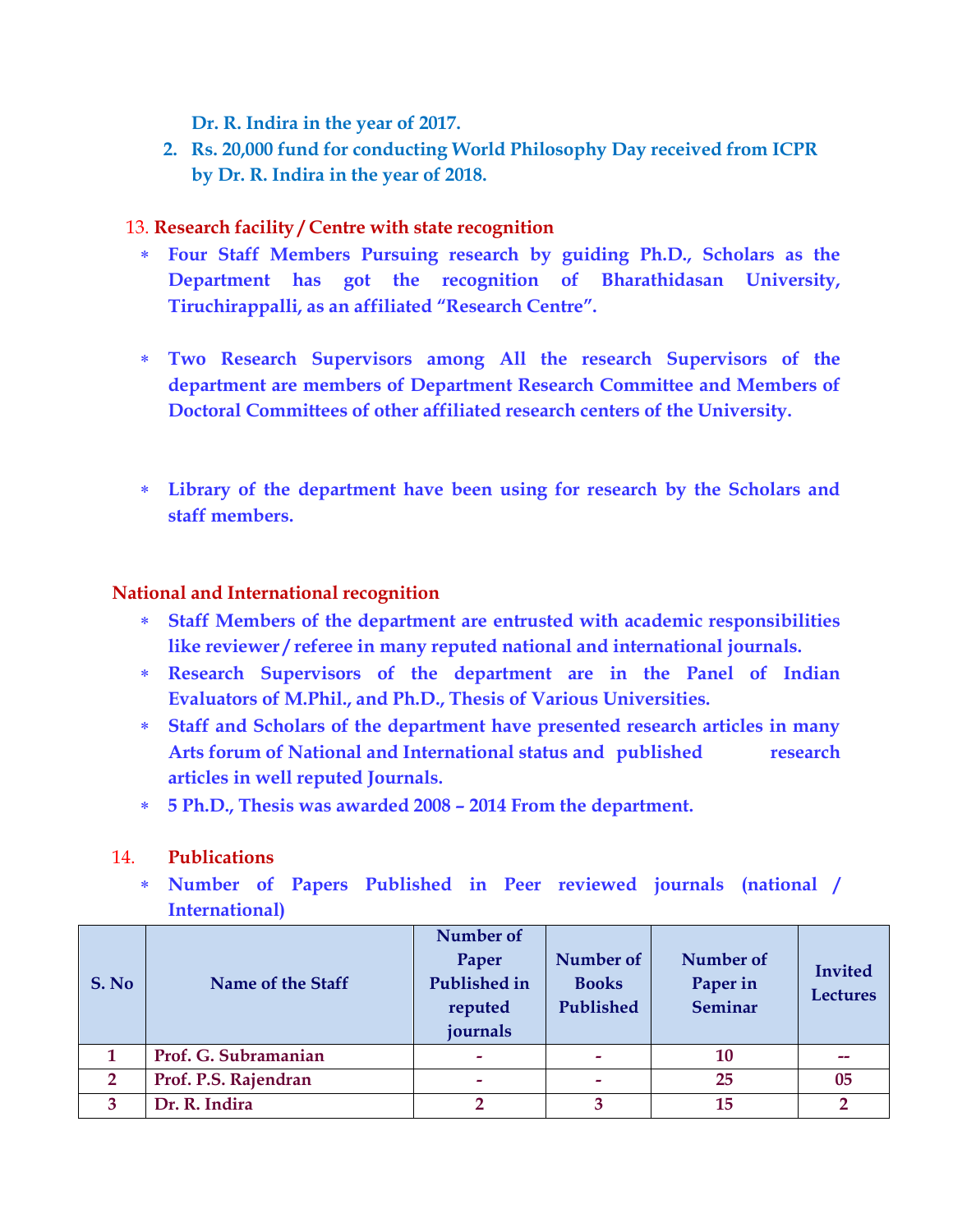| Dr. R.D. Senthamizh Selvi |  |  |
|---------------------------|--|--|
| Dr. R. Vijaya Kumar       |  |  |
| Dr. M. R. Rajalakshmi     |  |  |
| Dr. G. Lenin              |  |  |
| Mrs. A. Jayachitra        |  |  |

### 15. **Details of Patents and income generated : Nil**

### 16. **Areas of Consultancy and income generated: Nil**

### 17. **Faculty recharging Strategies**

| S. No                   | Name of the Faculty       | <b>Number of Attended</b><br><b>Orientation / Refresher</b><br><b>Course</b> |
|-------------------------|---------------------------|------------------------------------------------------------------------------|
|                         | Prof. G. Subramanian      |                                                                              |
| $\overline{2}$          | Prof. P.S. Rajendran      |                                                                              |
| 3                       | Dr. R. Indira             | 01/00                                                                        |
| $\overline{\mathbf{4}}$ | Dr. R.D. Senthamizh Selvi | 01/00                                                                        |
| 5                       | Dr. R. Vijaya Kumar       | 01/00                                                                        |
| 6                       | Dr. M. R. Rajalakshmi     | 01/00                                                                        |
| 7                       | Dr. G. Lenin              | 01/00                                                                        |

**Orientation / Refresher and Training Programmes.**

#### 18. **Student Projects**

- **Percentages of Students who have done in-house Projects including inter departmental.**
- **All the Post – graduate students are permitted to undertake a Project work to gain extra – credit in the existing CBCS. All the M.A., Students do their Project as it is Mandatory in Curriculum.**

**Awards / recognitions received at the national and international level by Faculty. Nil**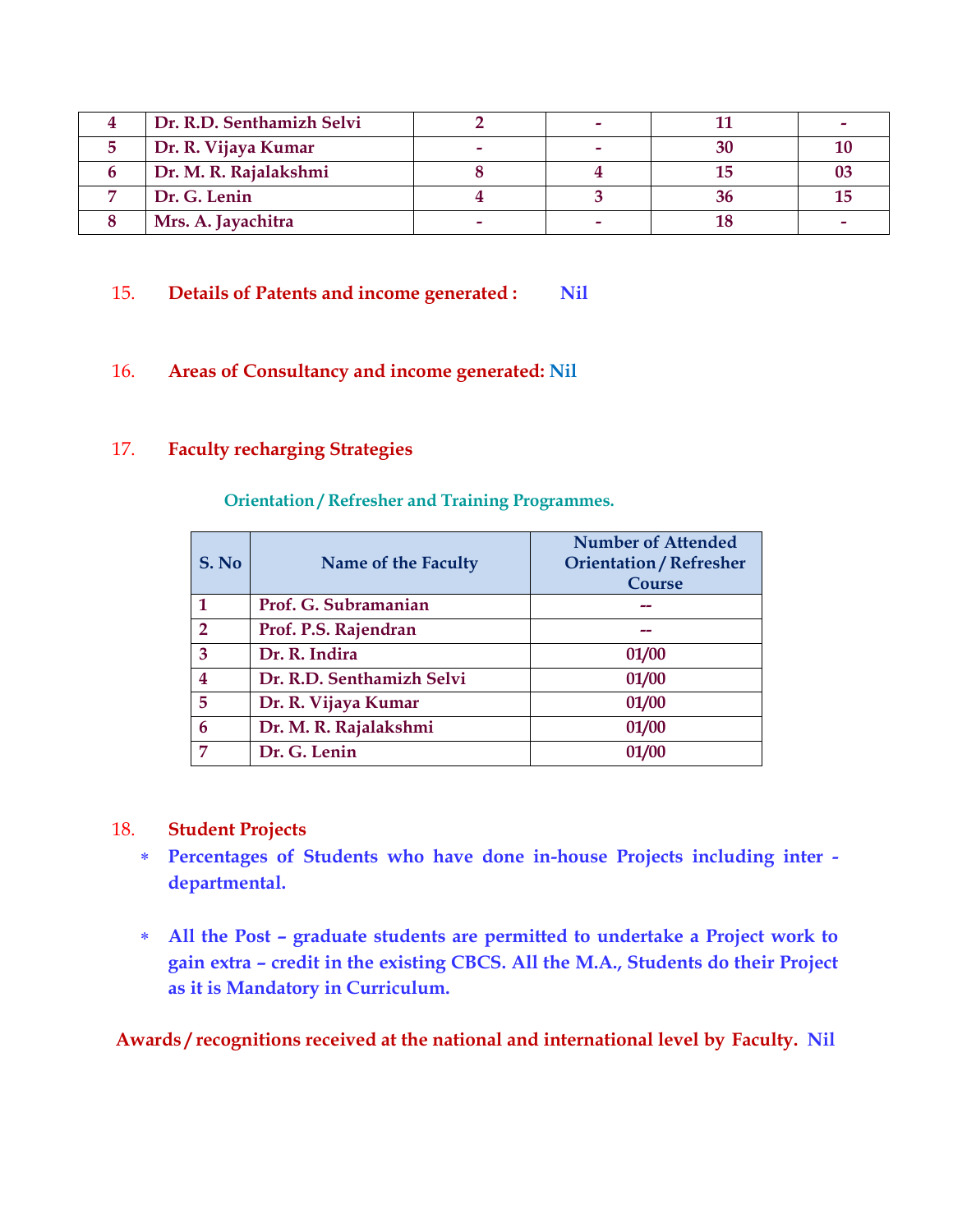- 19. **Seminars / Conference / workshops organized and the Source of funding (national / International) with details of outstanding participants, if any.**
	- **1. UGC sponsored National Seminar on " Ethical Values of Indian Culture and Philosophy" on 30.07.2013 and 31.07. 2013. The Eminent Participants 1. Dr. B. Subbaiah, Viswa Bharathy University, Kolcutta. And**
		- **2. Dr. L. Krishnan, Central Marine Research Institute, Kerala.**
	- **2. UGC Sponsored National Seminar on " The Historical Evidence of Poompuhar" on 05.04.2014 and 06.04.2014. The Eminent Participant**
		- **1. Dr. M. Chandramurthy, Former Deputy Director of Archaeology, Chennai.**
	- **3. Conducted National Seminar on " Thirumantiram" on 27.03.2016 organised by Dr. R. Indira and College Management.**
- 20. **Outstanding Participants who graced the occasions. Nil**

| Academic<br>Year | <b>Course</b> | No. of<br><b>Students</b><br>appeared | Pass<br>$\frac{0}{0}$ | $\%$ of<br>first<br><b>Class</b> | <b>University</b><br><b>Rank</b><br>obtained | <b>Students</b><br>went for<br>higher<br>education<br>(0/0) | <b>Students</b><br>went for<br>job $\left(\frac{0}{0}\right)$ |
|------------------|---------------|---------------------------------------|-----------------------|----------------------------------|----------------------------------------------|-------------------------------------------------------------|---------------------------------------------------------------|
|                  | B.A.,         | 22                                    | 95%                   | 80%                              | $\mathbf{1}$                                 | 18%                                                         | 10%                                                           |
| 2013-2014        | M.A.,         | 02                                    | 100%                  | 100%                             | $\mathbf{1}$                                 | 00%                                                         | 20%                                                           |
|                  | M.Phil.,      | 01                                    | 100%                  | 100%                             |                                              | 00%                                                         | 100%                                                          |
|                  | B.A.,         | 21                                    | 100%                  | 96%                              | $\mathbf{1}$                                 | 30%                                                         | 20%                                                           |
| 2014-2015        | M.A.,         | 03                                    | 100%                  | 100%                             | $\mathbf{1}$                                 | 25%                                                         | 20%                                                           |
|                  | M.Phil.,      | Nil.                                  | Nil.                  | Nil.,                            | Nil.,                                        | Nil.,                                                       | Nil.,                                                         |
| 2015-2016        | B.A.,         | 16                                    | 75%                   | 75%                              | $\mathbf{1}$                                 | 22%                                                         | 20%                                                           |

| 21. | <b>Student Profile Course - wise.</b> |  |
|-----|---------------------------------------|--|
|-----|---------------------------------------|--|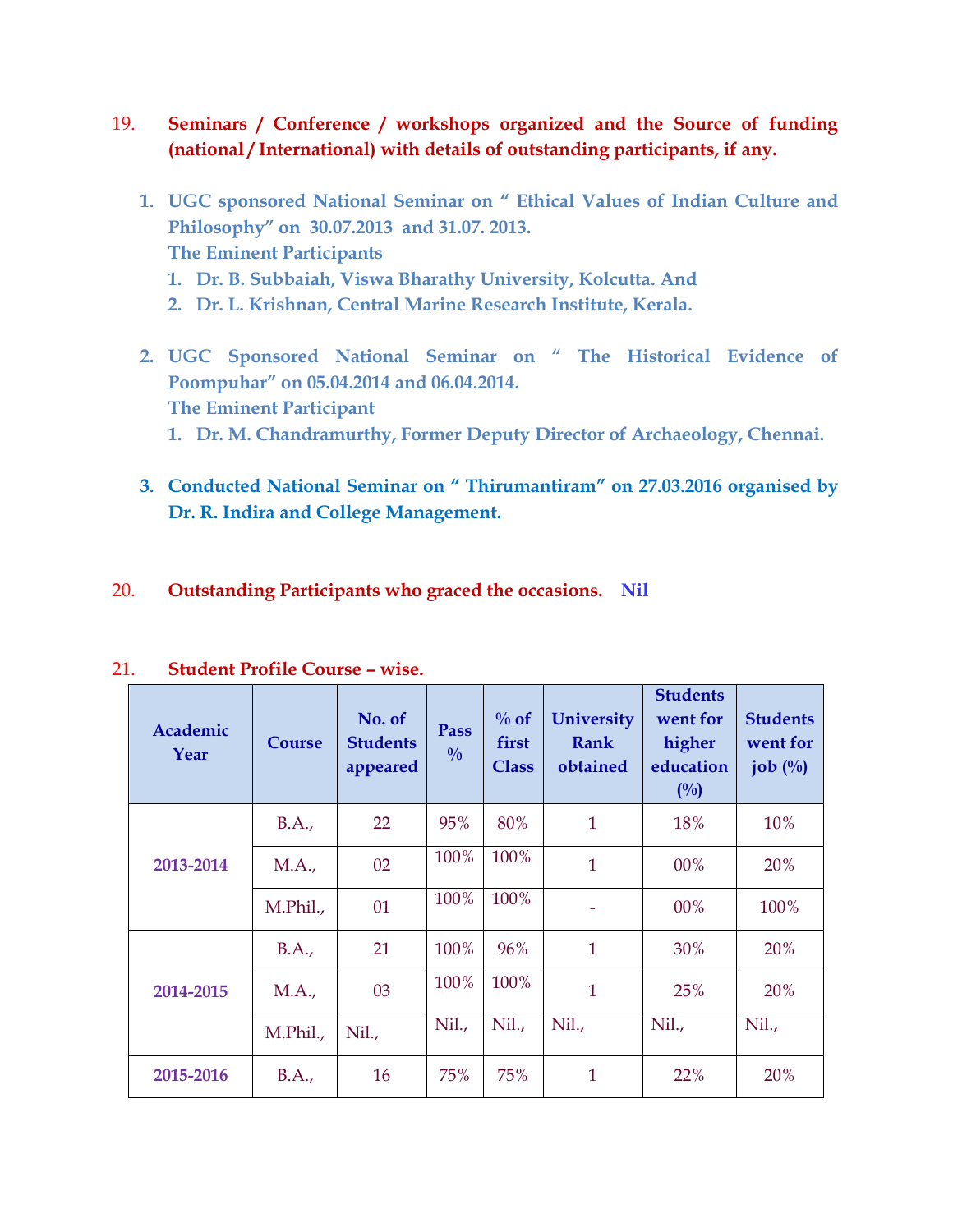|           | M.A.,    | 04    | 100%  | 100% | $\mathbf{1}$ | 50%   | 50%   |
|-----------|----------|-------|-------|------|--------------|-------|-------|
|           | M.Phil., | Nil., | Nil., | Nil. | Nil.         | Nil., | Nil.  |
|           | B.A.,    | 06    | 100%  | 33%  | $\mathbf{1}$ | 50%   | 20%   |
| 2016-2017 | MA.,     | 11    | 100%  | 18%  | $\mathbf{1}$ | 00%   | 60%   |
|           |          |       |       |      |              |       |       |
|           | M.Phil., | Nil., | Nil., | Nil. | Nil.,        | Nil., | Nil., |
|           | B.A.,    | 15    | 80%   | 13%  | $\mathbf{1}$ | 33%   | 40%   |
| 2017-2018 | M.A.,    | 03    | 75%   | 66%  | $\mathbf{1}$ | 00%   | 50%   |

# 22. **UG Programme**

| <b>Year of</b> | <b>Application Received</b> | <b>Selected</b> | <b>Total</b> |    |
|----------------|-----------------------------|-----------------|--------------|----|
| <b>Study</b>   |                             | Male            | Female       |    |
| 2013-14        | 20                          | 07              | 11           | 18 |
| 2014-15        | 12                          | 06              | 02           | 08 |
| 2015-16        | 30                          | 12              | 08           | 20 |
| 2016-17        | 50                          | 09              | 36           | 45 |
| 2017-18        | 50                          | 24              | 20           |    |

# 23. **PG Programme**

| <b>Year of</b> | <b>Application Received</b> | <b>Selected</b> | <b>Total</b> |    |
|----------------|-----------------------------|-----------------|--------------|----|
| <b>Study</b>   |                             | Male            | Female       |    |
| 2013-14        | 08                          | 01              | 03           | 04 |
| 2014-15        | 07                          | 01              | 03           | 04 |
| 2015-16        | 15                          | 06              | 05           | 11 |
| 2016-17        | 10                          | 03              | 03           | 06 |
| 2017-18        | 08                          | 03              | 02           | 05 |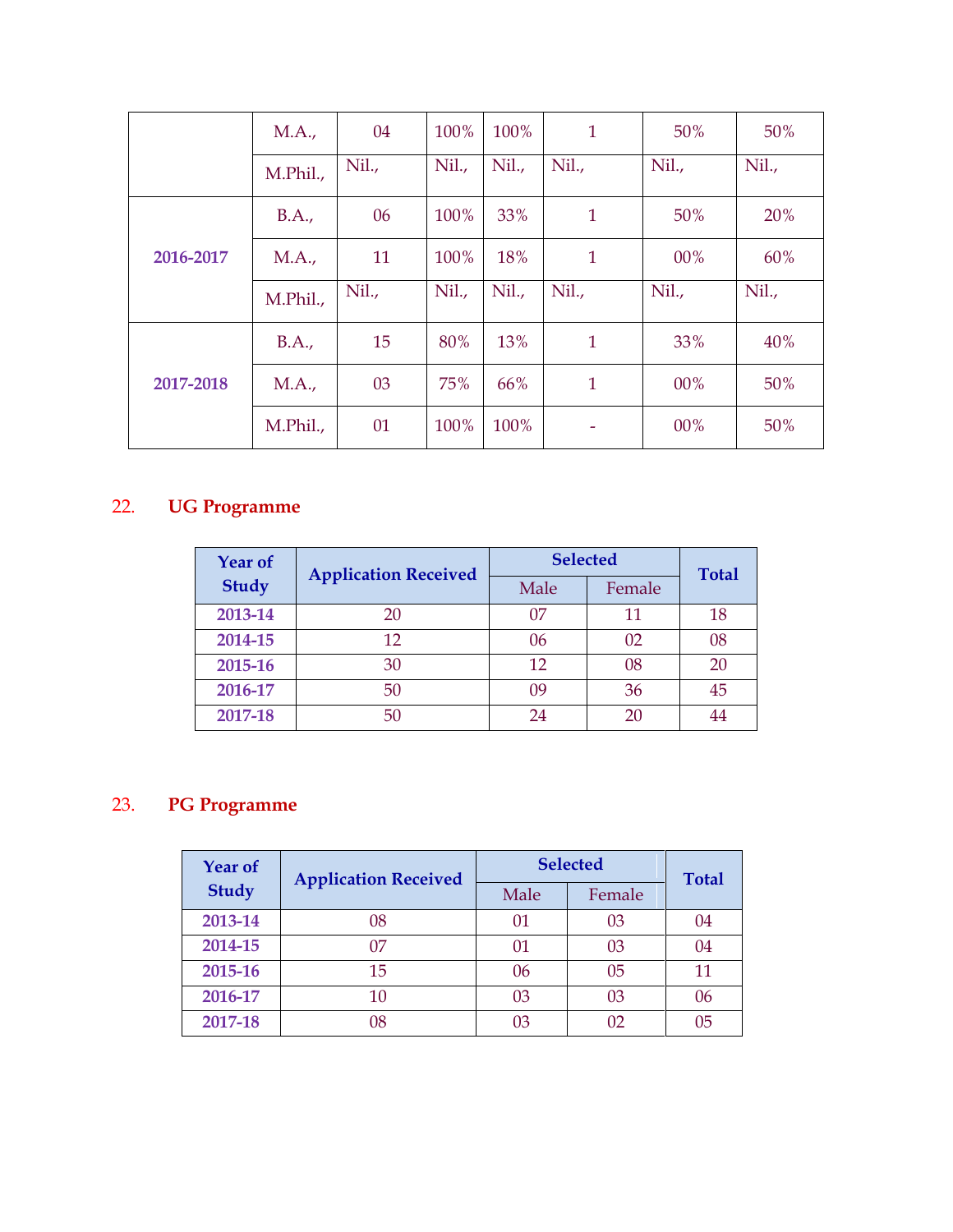# 24. **M.Phil, Programme**

| <b>Year of</b> | <b>Application Received</b> | <b>Selected</b> | <b>Total</b> |       |
|----------------|-----------------------------|-----------------|--------------|-------|
| <b>Study</b>   |                             | Male            | Female       |       |
| 2013-14        | 01                          | 06              | 06           | 12    |
| 2014-15        | Nil.,                       | Nil.,           | Nil.,        | Nil., |
| 2015-16        | 01                          | 01              | 00           | 01    |
| 2016-17        | Nil.,                       | Nil.,           | Nil.,        | Nil., |
| 2017-18        | 04                          | 01              |              | 02    |

# 25. **Diversity of students**

#### **Nil**

# 26. **Haw many Students have Cleared Civil Services, NET, SLET, GATE and any other Competitive examinations.**

| Sl. No | Name of the examination         | <b>No. of Students</b> |
|--------|---------------------------------|------------------------|
|        | NET                             |                        |
|        | <b>Competitive Examinations</b> |                        |

# **Student Progress**

| <b>Student Progression</b>     | Percentage against<br>enrolled |  |
|--------------------------------|--------------------------------|--|
| UG to PG                       | 60                             |  |
| P.G To M.Phil.,                | 30                             |  |
| M.Phil., To Ph.D.,             | 05                             |  |
| Employed                       |                                |  |
| *campus selection              | 30                             |  |
| *other than campus recruitment |                                |  |
| Entrepreneurs                  |                                |  |

# 27. **Diversity of staff**

| Percentage of faculty who are graduates of the same parent university | 80 |
|-----------------------------------------------------------------------|----|
| From other universities within the state                              |    |
| From other universities from other states                             |    |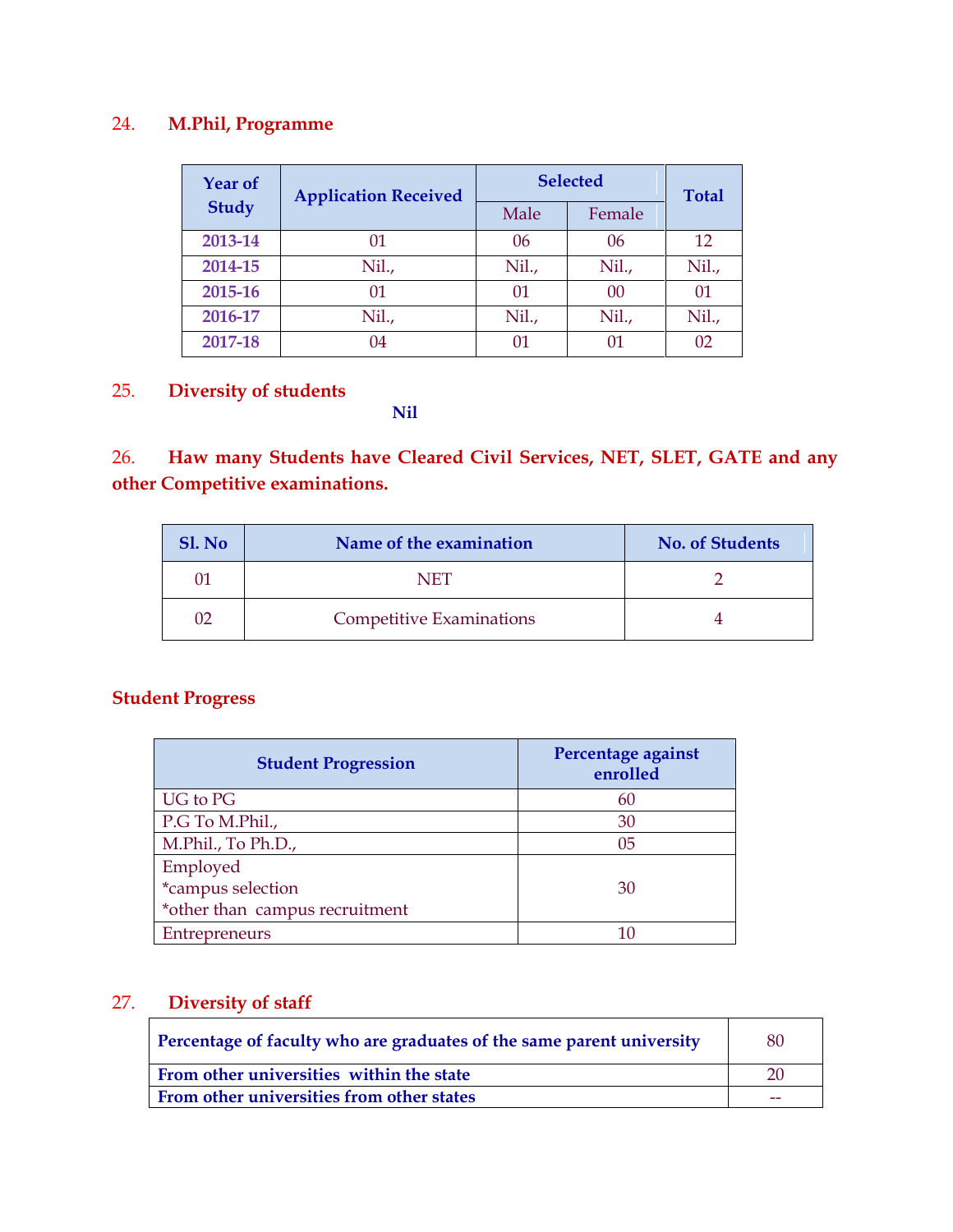#### 28. **Number of faculty who were awarded Ph.D., during the assessment period**

| Year      | Ph.D., |
|-----------|--------|
| 2013-2018 | nil    |

#### 29. **Present details about infrastructural facilities**

**A. Department Library : 505**

**B. The following Journals are available for the students and research scholars. 1. South Asian Journal of Socio-Political Studies, Kerala – An International Journal**

- **C. Maps, Encyclopedias, Reference Books.**
- **D. LC D Projector, Xerox machines and Computer.**
- **E. Internet Facilities for staff and students.**

30. **Hour's unlimited Broad Band Internet facility is available in the Philosophy, Religion & Culture Department for the use of staff members and research scholars.**

- **F. Total number of class rooms** : **05**
- **G. Class room with ICT facility : 01**

**One mini conference class room is equipped with audio-video projection, Internet and podium facilities.**

31. **Number of students of the department getting financial assistance from college and Government:**

**Nil**

32. **Was any need assessment exercise undertaken before the development of new programme?**

**If so, give the methodology. Nil**

- 33. **Does the department obtain feedback from**
	- **Faculty on curriculum as well as teaching-learning evaluation? If yes, how does the department utilize it?**

**Yes, the suggestions given by the staff members directly involved in the new programme or syllabi are always considered as an effective feedback. The merits and the demerits**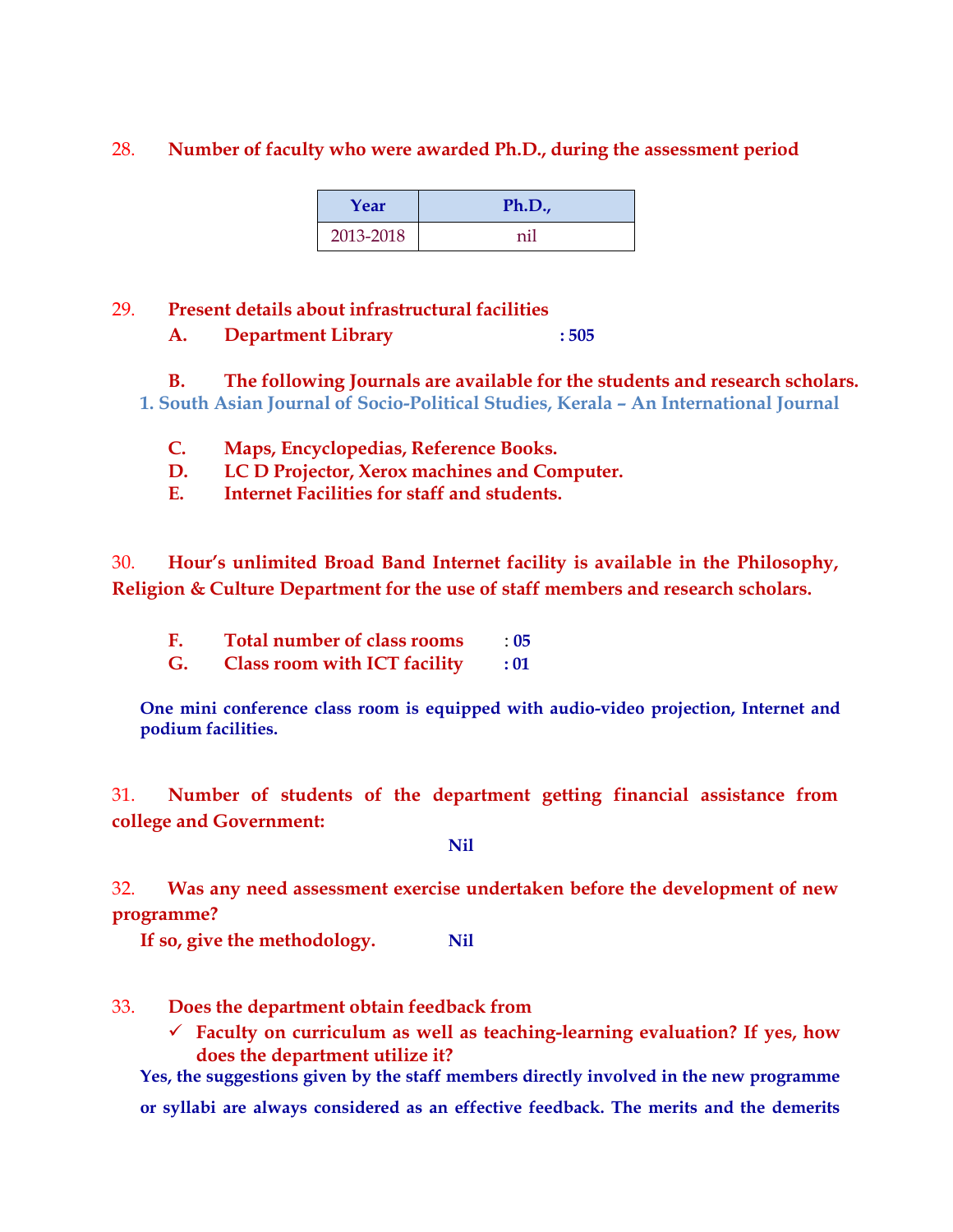**posed by the teacher concerned will be discussed in the board of studies meeting and subsequent changes are updated periodically.**

**b. Students on staff, curriculum as well as the teaching learning evaluation and what is the response of the department to the same?**

- **Students are allowed to make comments, and suggestions upon the methodology of teaching process (class room teaching) adopted by the individual teachers directly to the head of the department.**
- $\checkmark$  By the directions of the Principal, the Head of the department meets all the classes **to verify the completion of the syllabus well in advance, before the last working day of the each semester.**

**c. Alumni and employers on the programmes and what is the response of the department to the same?**

**Yes, Conducting the Annual alumni Association meet is in regular practice.**

| Sl. No         | Name of the Alumni   | <b>Designation</b>               | Place                                                                            |
|----------------|----------------------|----------------------------------|----------------------------------------------------------------------------------|
| $\mathbf{1}$   | Dr. Baskaran         | Collector                        | Nagapattinam                                                                     |
| $\overline{2}$ | Dr. G. Baskaran      | <b>Vice Chancellor</b>           | <b>Tamil University</b><br>Thanjavur.                                            |
| 3              | Dr. T. Chinna Thambi | Associate<br>Professor           | Dept. of Philosophy,<br>Religion and Culture,<br>Poompuhar College,<br>Melaiyur. |
| $\overline{4}$ | Dr. T. Chinnappan    | Lecturer/<br><b>Senior Grade</b> | Dept. of Philosophy,<br>Religion and Culture,<br>Poompuhar College,<br>Melaiyur. |
| 5              | Dr. T. Settu         | Associate<br>Professor           | Dept. of Philosophy,<br>Religion and Culture,<br>Poompuhar College,<br>Melaiyur. |
| 6              | Dr. G. Subramanian   | Associate<br>Professor           | Dept. of Philosophy,<br>Religion and Culture,<br>Poompuhar College,<br>Melaivur. |

#### 34. **List the distinguished alumni of the department.**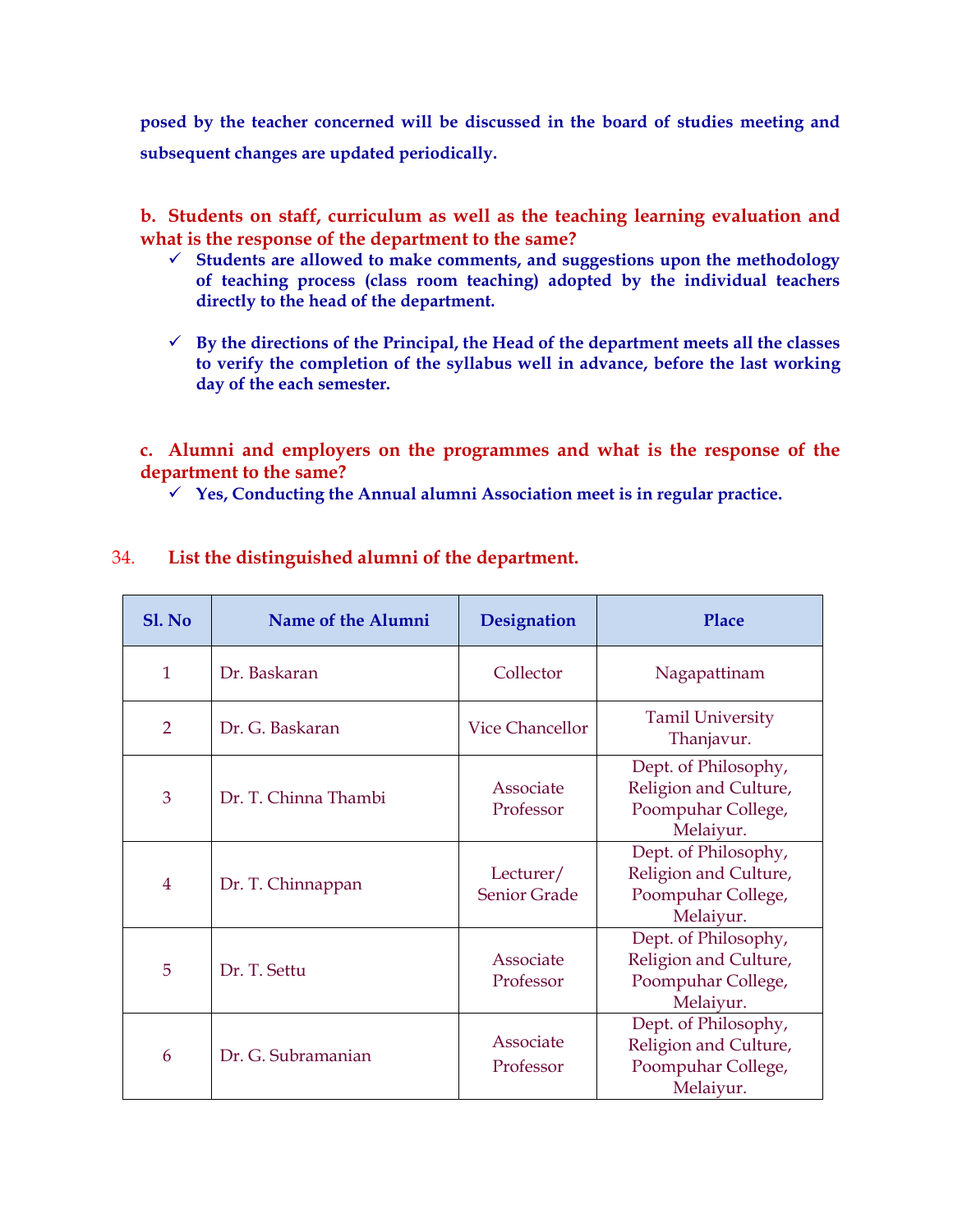| 7  | Dr. P.S Rajendran          | Associate<br>Professor | Principal, K.S.K College,<br>Kattumannarkoil                                     |
|----|----------------------------|------------------------|----------------------------------------------------------------------------------|
| 8  | Dr. K. Anbalagan           | Associate<br>Professor | Dept. of Indian Culture<br>Govt. Arts college,<br>Kumbakonam                     |
| 9  | Dr. R. Anbalagan           | Assistant<br>Professor | Dept. of Philosophy,<br>Madurai Kamarajar<br>University, Madurai                 |
| 10 | Dr. R. Selva Kumar         | Assistant<br>Professor | Dept. of Philosophy,<br>Annamalai University,<br>Chidambaram                     |
| 11 | Dr. K.B. Rangarajan        | Assistant<br>Professor | Dept. of Indian Culture,<br>Govt. Arts College,<br>Kumbakonam                    |
| 12 | Dr. K. Raveendran          | Assistant<br>Professor | Dept. of Philosophy,<br>Annamalai University,<br>Chidambaram                     |
| 13 | Dr. S. Latha               | Assistant<br>Professor | Dept. of Indian Culture,<br>Govt. Arts College,<br>Kumbakonam                    |
| 14 | Dr. R. Indira              | Assistant<br>Professor | Dept. of Philosophy,<br>Religion and Culture,<br>Poompuhar College,<br>Melaiyur. |
| 15 | Dr. R. D. Senthamizh Selvi | Assistant<br>Professor | Dept. of Philosophy,<br>Religion and Culture,<br>Poompuhar College,<br>Melaiyur. |
| 16 | Dr. M.R. Rajalakshmi       | Assistant<br>Professor | Dept. of Philosophy,<br>Religion and Culture,<br>Poompuhar College,<br>Melaiyur. |
| 17 | Dr. Parthiban              | Assistant<br>Professor | Dept. of Philosophy, Tamil<br>University, Thanjavur.                             |
| 18 | Thiru. S. K. Anbalagan     | <b>PG</b> Assistant    | Govt. Higher Secondary<br>School, Peralam                                        |
| 19 | Thiru. Ponnazhagu          | Executive<br>Officer   | Ramaswamy Temple,<br>Kumbakonam                                                  |
| 20 | Thiru. Ramesh              | Librarian              | Annamalai University,<br>Chidambaram                                             |
| 21 | Thiru. Ramesh              | Inspector of<br>Police | Chennai                                                                          |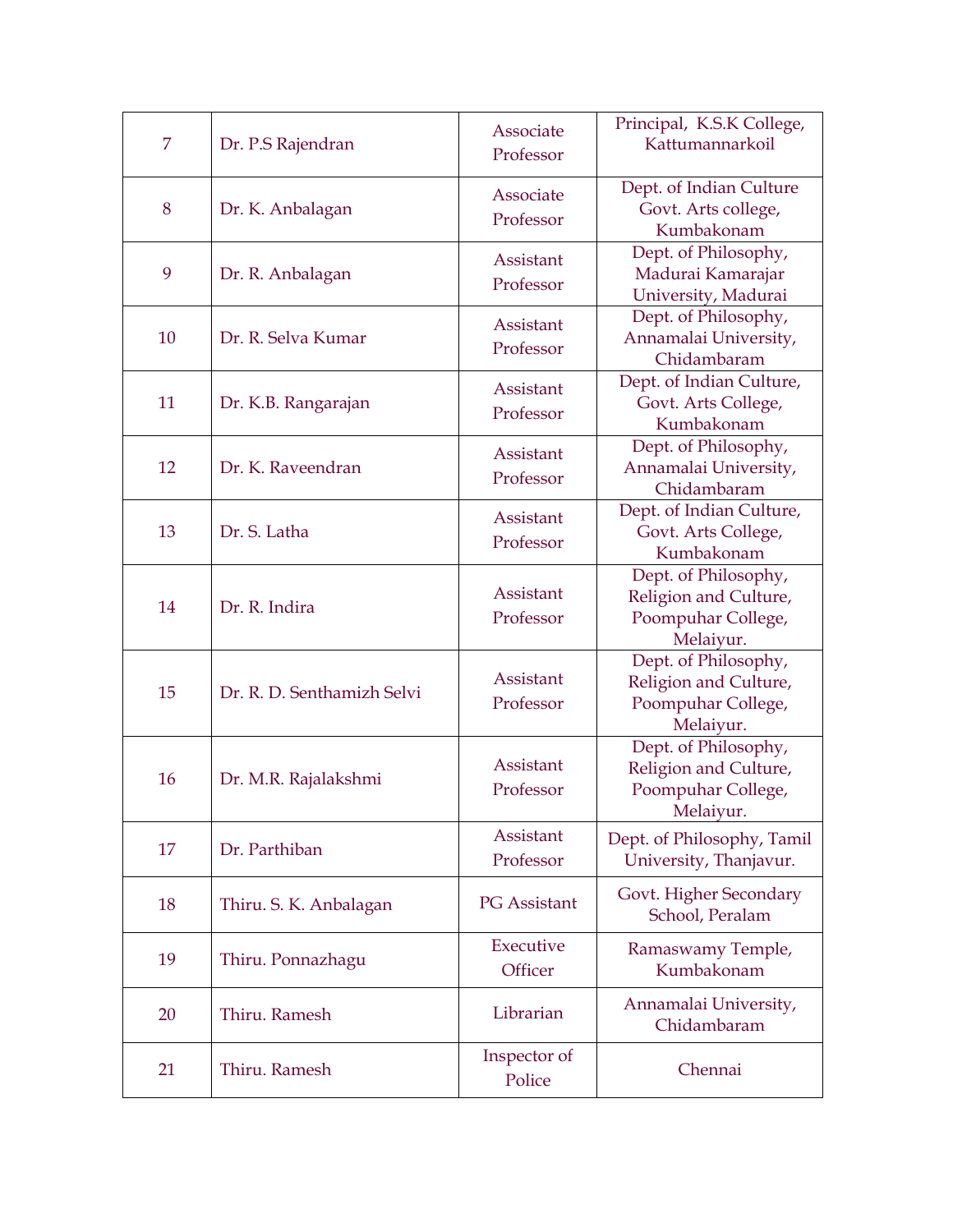| 22 | Thiru. Karunanithi        | Jailor                 | Thiruchirappali  |
|----|---------------------------|------------------------|------------------|
| 23 | Mrs. R. Renganayaki       | Police                 | Crompet, Chennai |
| 24 | Thiru. Vincent Churcil    | <b>Fire Service</b>    | Sirkazhi         |
| 25 | Thiru. Rajesh Kanna       | Cholan<br>Transport    | Kumbakonam       |
| 26 | Thiru. T. Muthu Chezhiyan | Featurette<br>Director | Chennai          |
| 27 | Thiru. Lakshmipathi       | Lawyer                 | Mayiladuthurai   |
| 28 | Thiru. Kapilan            | Lawyer                 | Mayiladuthurai   |
| 29 | Nedunchiziyan             | Lawyer                 | Sirkazhi         |
| 30 | Siva Prakasam             | Lawyer                 | Sirkazhi         |
| 31 | Ram Vignesh               | Lawyer                 | Sirkazhi         |

35. **Give details of student enrichment programmes (special lectures/workshop/seminar) with external experts.**

- **Departmental seminars at U.G., P.G,and Ph.D.,levels are a routine academic process in the department.**
- **Conducting special lectures through external experts for motivating the students to prepare their competitive examinations.**

### 36. **List the teaching methods adopted by the faculty for different Programmes.**

| Sl. No | Programme | <b>Teaching methods Adopted</b>                                                                                                                                                                                                                       |  |
|--------|-----------|-------------------------------------------------------------------------------------------------------------------------------------------------------------------------------------------------------------------------------------------------------|--|
| 01     | U.G       | Conventional Chalk and Talk method, questioning and<br>answering approach, displaying of subject related pictures and<br>charts, OHP presentations, Library hour, invited talks by<br>external expertise and supply of well-prepared study materials. |  |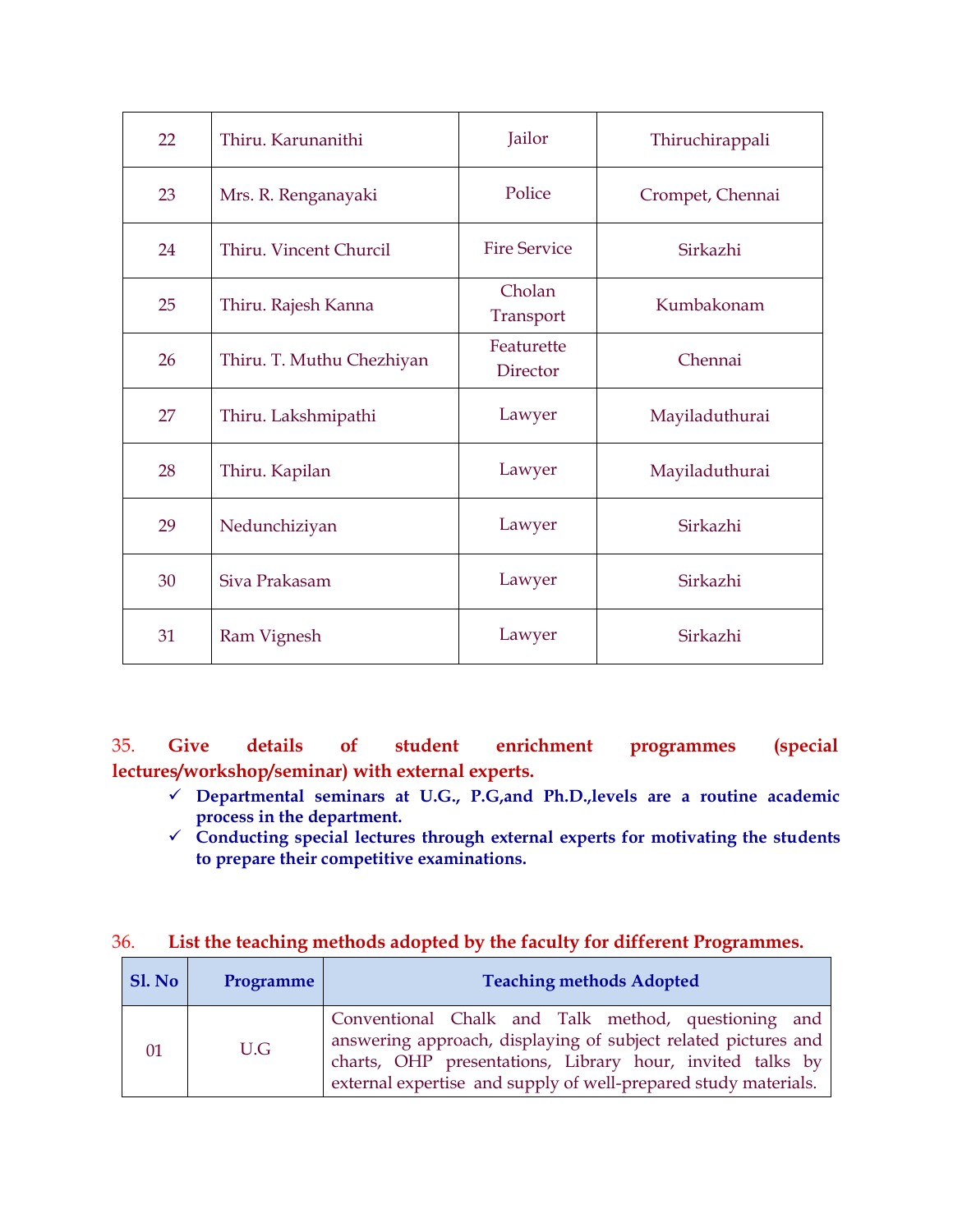| 02 | P.G. | Chalk and Talk method, interaction with individuals, displaying<br>pictures, OHP presentation, Guest Lecturers, Seminars, Library<br>Hour allotment, supply of study materials. |
|----|------|---------------------------------------------------------------------------------------------------------------------------------------------------------------------------------|
|----|------|---------------------------------------------------------------------------------------------------------------------------------------------------------------------------------|

# 37. **How does the department ensure that programme objective are constantly met and learning outcomes monitored?**

- $\checkmark$  The system in curriculum facilitates to have a periodic and continuous **assessment of the students through CIA and compulsory attendance.**
- **Inter-Departmental analysis of both teachers and students in council of heads of the department level and after every semester ensures the status and directions of ongoing trend in achieving the objectives of the Programmes.**
- **An effective and result-oriented monitoring mechanism is practiced by the principal to review the results of students and performance of teachers, every year.**
- **Number of student's appearing and getting succeeded in competitive examination is closely watched in regular manner.**

# 38. **Highlight the participation of students and faculty in extension activities.**

- **Student's participation in extension activities is made mandatory for all UG Programmes. The students are advised to participate in NSS, YRC, RRC, Consumer club and Spots Etc.**
- **Many of the staff members are actively involved in society -involved associations and organizations for the purpose of serving their intellectual expertise.**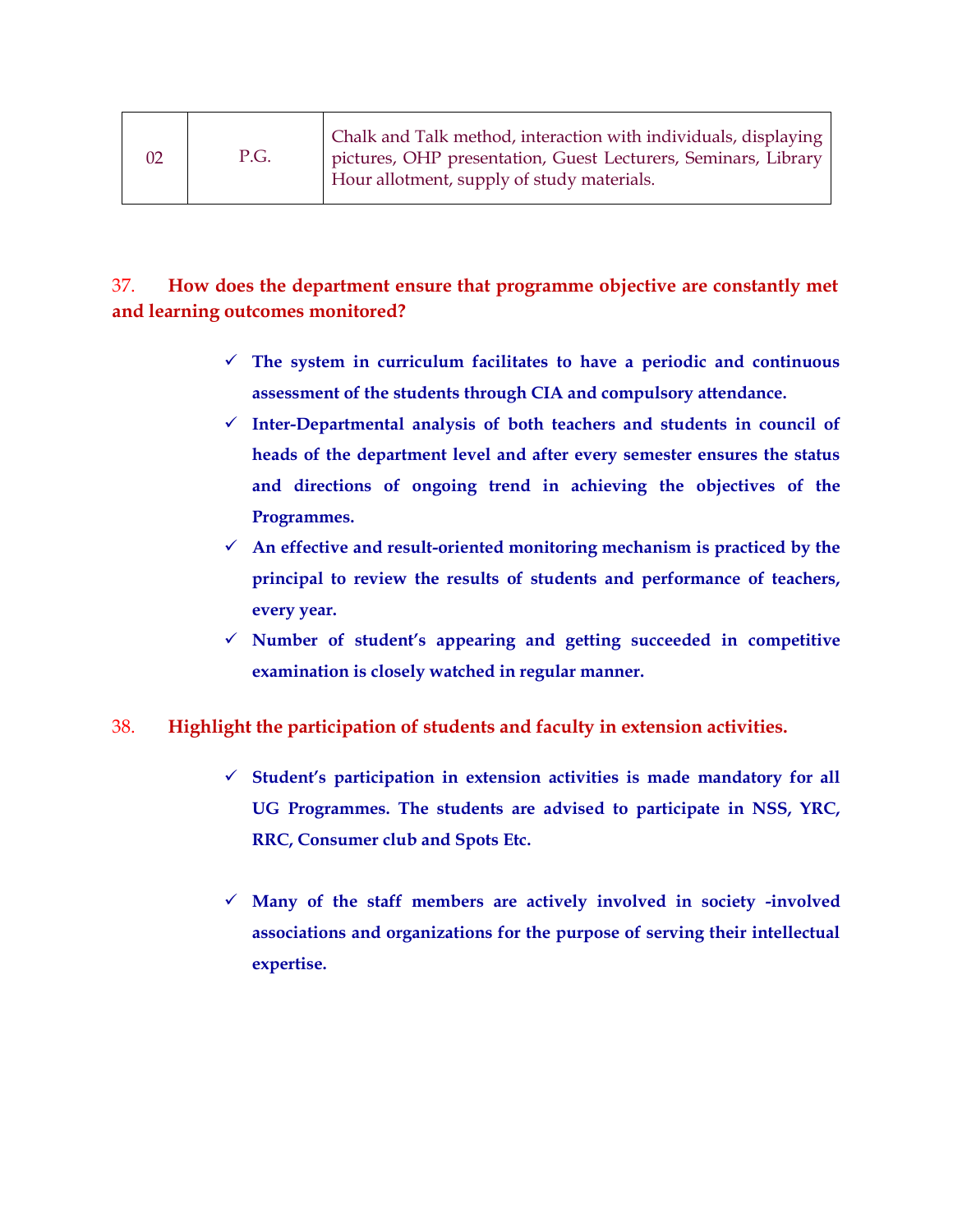| <b>Sl. No</b> | Name of the Faculty       | Name of the Extension Activity                                                                                                                                                                                                                                                                                                                                                                                                                                                                                                                       |
|---------------|---------------------------|------------------------------------------------------------------------------------------------------------------------------------------------------------------------------------------------------------------------------------------------------------------------------------------------------------------------------------------------------------------------------------------------------------------------------------------------------------------------------------------------------------------------------------------------------|
| 01            | Dr. R. Indira             | Member, SCERT (State Council of Eductional<br>✓<br>Research and Training), Chennai.<br>Member, Board of studies of Govt. Arts College,<br>Kumbakonam, Palaniandavar College, Madurai<br>Kamaraj, Annamalai & Tamil University.<br>← Question paper setter for Govt. Arts College,<br>Kumbakonam, Palaniandavar College, Madurai<br>Kamaraj, Annamalai, Tamil University &<br>Coimbatore University.<br>$\checkmark$ U.G & P.G Central valuation<br>$\checkmark$ Question paper setter for TNPSC Examinations.<br>√ Member of Anti-Ragging Committee. |
| 02            | Dr. R.D. Senthamizh Selvi | Question paper setting.<br>$\checkmark$<br>$\checkmark$ U.G & P.G Central valuation.                                                                                                                                                                                                                                                                                                                                                                                                                                                                 |
| 03            | Dr. R. Vijaya Kumar       | √ U.G & P.G Central valuation, Bharathidasan<br>University,<br>✓ U.G&P.G, Question paper setter for Govt. Arts<br>College, Kumbakonam, , Madurai Kamaraj,<br>Annamalai University.<br>$\checkmark$ Question paper setter for TNPSC Examinations                                                                                                                                                                                                                                                                                                      |
| 05            | Dr. G. Lenin              | √ U.G & P.G Central valuation, Bharathidasan<br>University,<br>✓ U.G&P.G, Question paper setter for Govt. Arts<br>College, Kumbakonam, , Madurai Kamaraj,<br>Annamalai University.<br>√ Alumni, Board of studies of Govt Arts college,<br>Kumbakonam.<br>Question paper setter for TNPSC Examinations<br>$\checkmark$                                                                                                                                                                                                                                |

# **Participation of faculties in various extension activities:**

# 39. **Give details of "beyond syllabus scholarly activities" of the department.**

 **Coaching to students for the preparation of UGC-NET with JRF, SLET and other competitive Examinations.**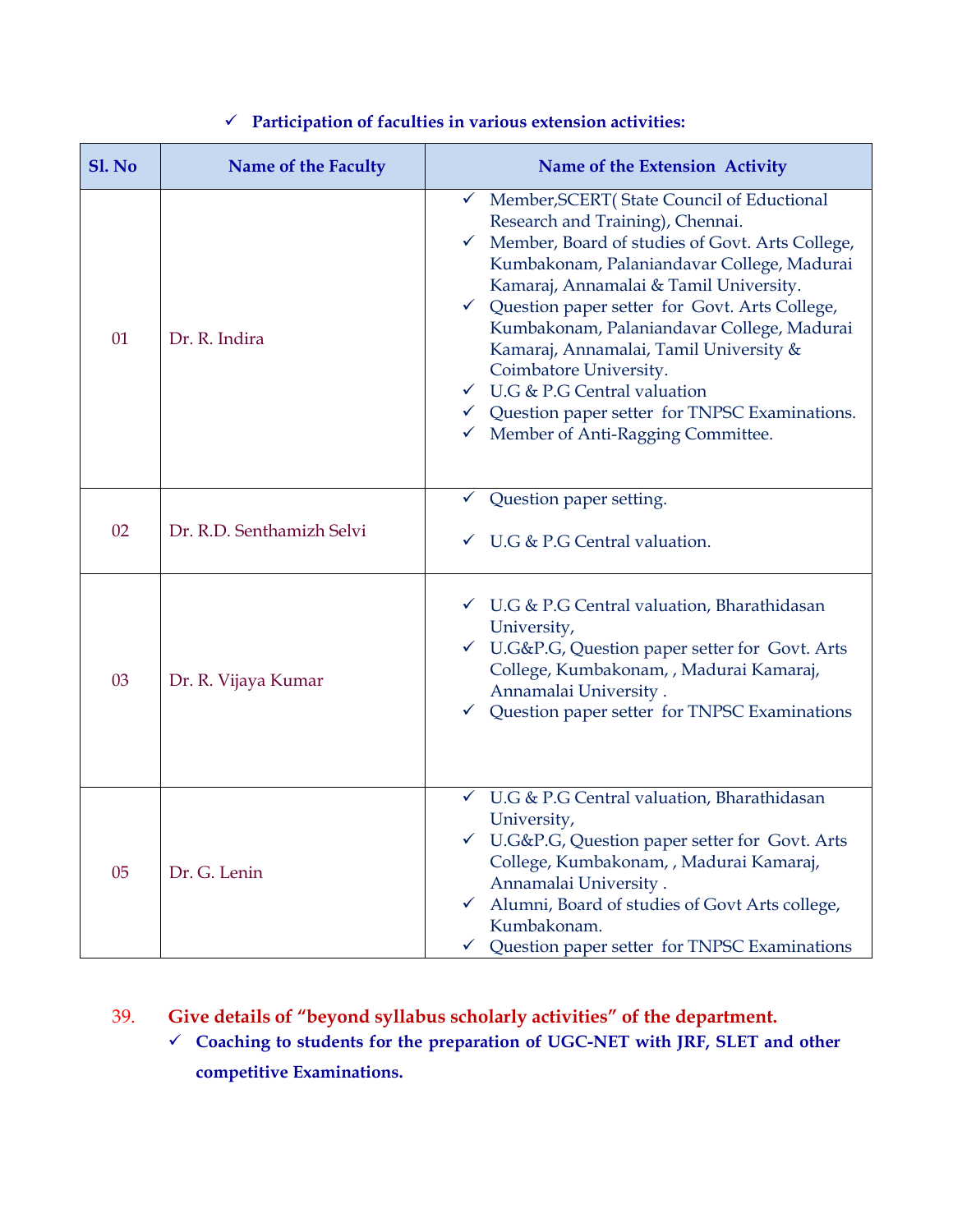**Training the students to inculcate the learning skills, Inter personal skill and career choosing skills (through workshops and seminars)**

40. **State whether the programme/department is accredited /graded by other agencies, give details:**

**Nil**

41. **Detail any five strengths, weakness, opportunities and challenges (SWOC) of the department.**

### **Strengths:**

- **Effective support in the form of library facility from the government for the introduction of new and innovative research programme.**
- **Effective and full-fledged strength of faculties.**
- **Good and conductive opportunities for student's vertical progress up to research level.**
- **Students got opportunities to obtain General Knowledge and current affairs for attending competitive Examinations.**
- **Major Based Elective subjects and Skill Based Elective subjects were very useful to students for getting variety of job opportunities and further studies.**

#### **Weakness:**

- **Meritorious students are not applying to admission in Oriental Culture.**
- **Apart from Culture and Philosophy students, vocational and other major students get admission.**